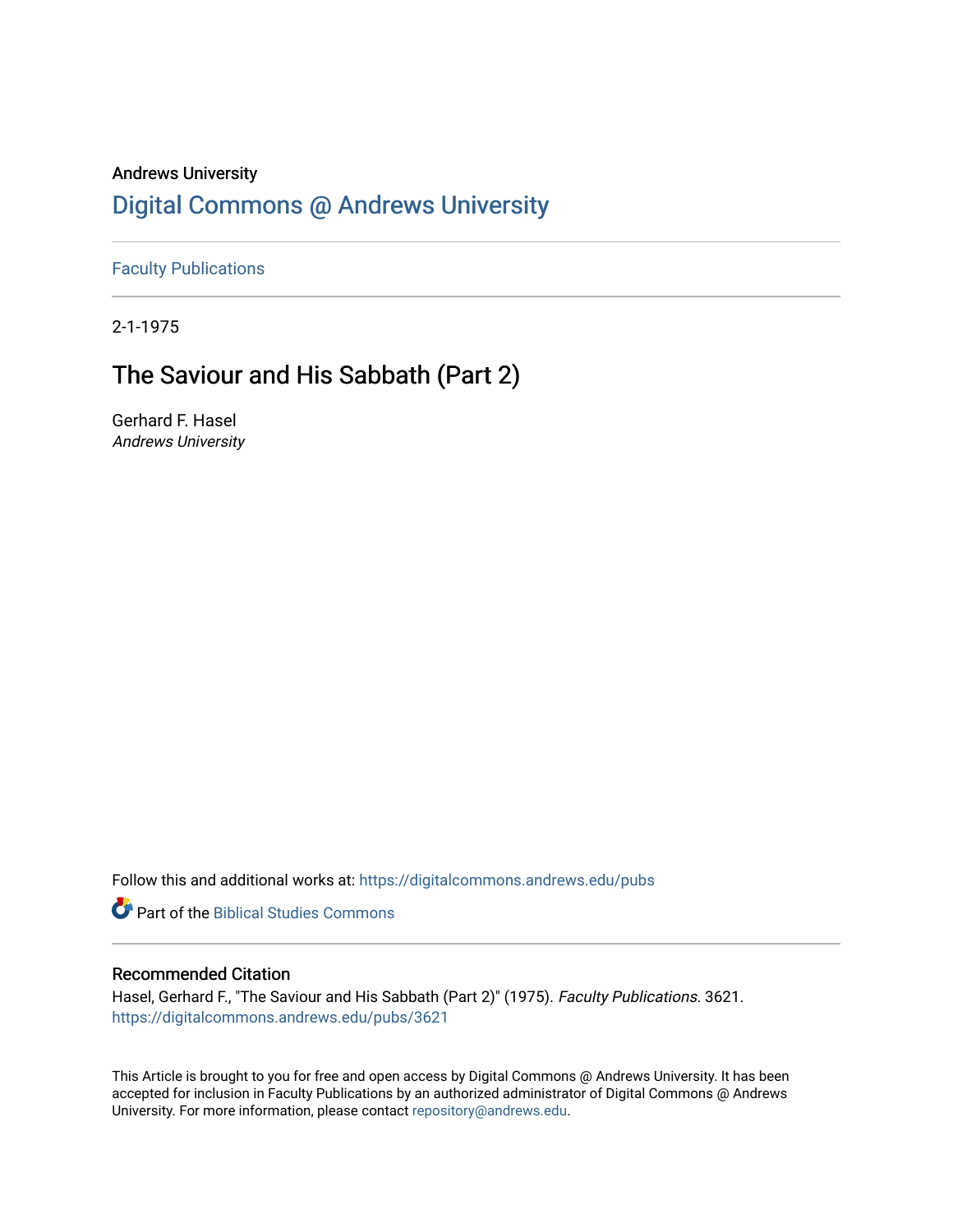

# The Saviour and His Sabbath

### Part 2/Gerhard F. Hasel

IN LAST month's article we pointed out that Jesus shocked the legalists of His day with the statement "The sabbath was made for man, and not man for the sab bath."

It was a cry of emancipation, setting man free from the multi tude of legalistic and casuistical regulations of Sabbath observ ance. But this intent in setting forth the priority of man over the Sabbath goes far beyond this.

According to Jewish thought the Sabbath was for Israel only (cf. Mekilta 109b and Jub. 2:31). "He hallowed no people or peo ples to keep the Sabbath on this day, except Israel only; to it alone he granted to eat and drink and

*Gerhard F. Hasel is associate professor*  $o$ f Old Testament and Biblical theology, *SDA* Theology Seminary, Andrews University.

12 THE MINISTRY/FEBRUARY, 1975

keep sabbath on it."-Jubilees 2:31.

Against this restrictive position, which limits the Sabbath to one nation, Jesus took the wider view of the Sabbath. The Sabbath was not made for the Jews, nor for Seventh-day Adventists. No, the Sabbath was made for man in the generic sense. It was made for all mankind in all generations. "The institutions that God has estab lished are for the benefit of man kind" *(The Desire of Ages, p. 288)*, says Ellen C. White in connection with the Sabbath.

Thus we may speak of the uni versality of the Sabbath. The knowledge that the Sabbath is for mankind gives us an irrepressible mandate to make the Sabbath known to all men. The fact that it was made for the benefit of all mankind, that is, for each indi

vidual in the human family, gives us a reason for our existence as a people called by Cod to bring this message to a world of restless, aimless men.

The Sabbath is one of the pil lars of God's last-day church. It is one of the three fountainheads that along with the sanctuary mes sage and the Spirit of Prophecy made its appearance in the desig nated year of 1844. It is our task, a task that no one shares with us in the full sense, to bring the true knowledge and meaning of the Sabbath to the world in which we live.

We must never lose sight of this fact; we must not shortchange ourselves in respect to this blessed mandate, or we will lose a key reason for our existence and indi cate a lack of understanding of the fact that the Sabbath is made for man, for all men.

The universality of the Sabbath is further emphasized in Mark 2. Jesus Himself added the pro nouncement, "Therefore the Son of man is Lord also of the sabbath" (Mark 2:28).

This sentence must not be con strued to mean that Christ abol ished the Sabbath, that He oblit erated the Sabbath. To the contrary, it affirms the lordship of Christ over the Sabbath. He who is man's Lord and Saviour, He who is man's Creator and Recreator, is also the Lord of the Sabbath. He deter mines its use and purpose. John tells us, "All things were made through him, and without him was not anything made that was made" (John 1:3, R.S.V.).

And Hebrews 1:2 explains that through the Son the world was created. Thus we know that Jesus Christ in actuality made the Sab bath. The Sabbath, then, is the day of the Lord Jesus, the Lord's day. It belongs to Christ, it is His possession. And even more than this, it is His gift for man.

To understand the Sabbath as God's gift for man, we must un derstand the threefold expression found in Genesis 2:2, 3, which describes the uniqueness of this day in distinction to all the other six days of the weekly cycle. "And on the seventh day God finished his work which he had done, and he rested on the seventh day from all his work which he had done.